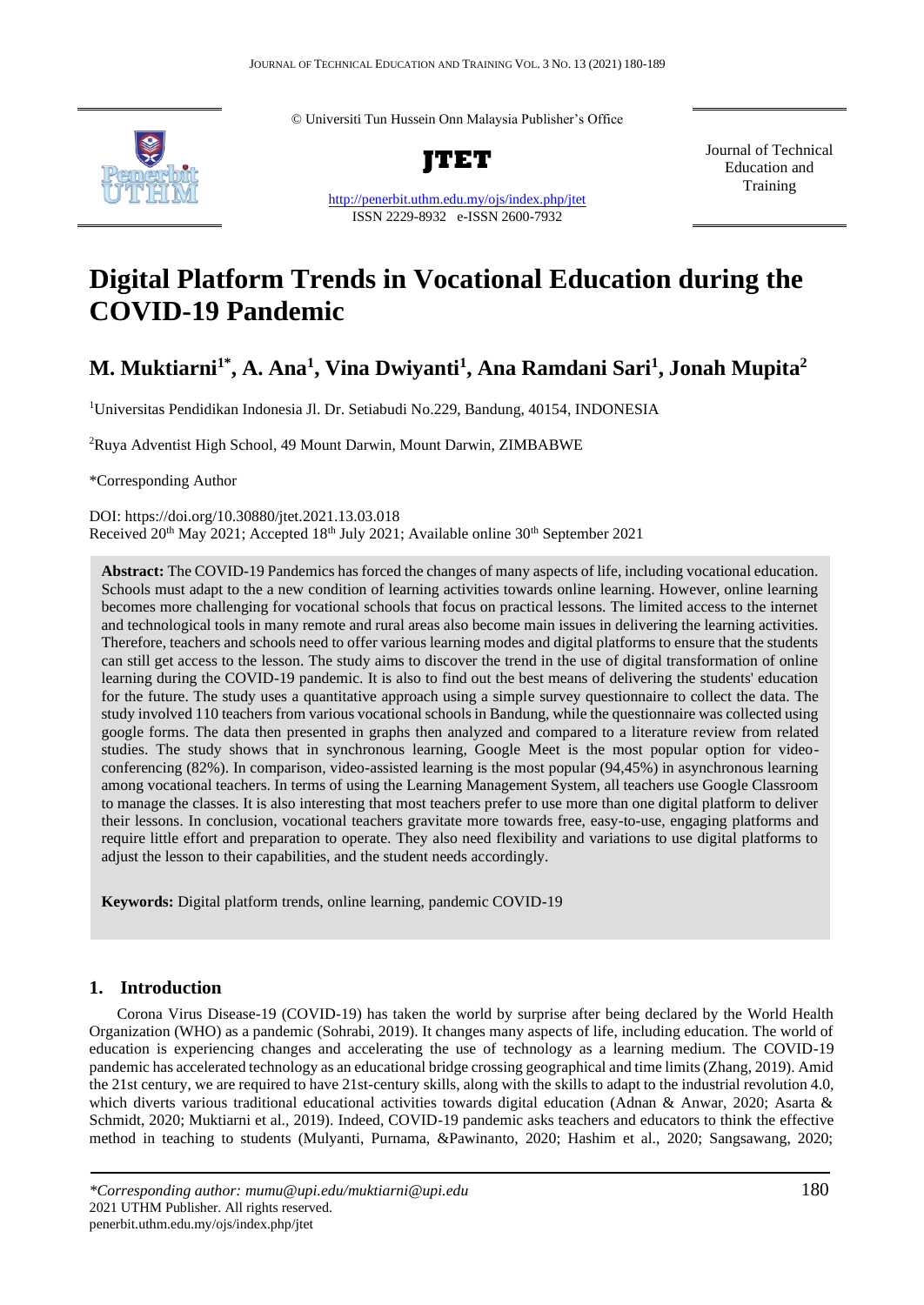Hernawati & Nandiyanto, 2021; Nasution & Nandiyanto, 2021; Huwaidi, Nandiyanto, & Muhammad, 2021; Maryanti, 2021; Ganesha, Nandiyanto, & Razon, 2021; Ramdhani & Nandiyanto, 2021; Nandiyanto et al., 2020).

Learning that is usually performed in a conventional face-to-face interaction has to be carried out virtually. This is one of the alternative ways to do teaching and learning process (Saripudin, Rohendi, & Abdullah, 2020; Maryanti, 2021; Mulyanti, Purnama, & Pawinanto, 2020; Winarni & Rasiban, 2021; Nasution & Nandiyanto, 2021; Huwaidi, Nandiyanto, & Muhammad, 2021; Bermudez et al., 2021; Palma et al., 2021; Ganesha, Nandiyanto, & Razon, 2021; Ramdhani &, Nandiyanto, 2021; Albar et al., 2021). Other than the tools, both students and teachers need to have some degree of digital literacy. The three aspects of learning, namely cognitive, affective, and psychomotor aspects, can be fulfilled accordingly.

Various platforms used in online learning activities have emerged as tools for students' learning process (Dong, Du, & Gardner, 2020; Gunawan, et al., 2020; Saputro & Susilowati, 2019). These learning aids have various challenges and advantages in optimizing learning to achieve learning objectives (Giatman, Haq, & Pratama, 2019). However, the concept of online learning is simply delivering the usual learning practice virtually. Therefore, in general, online learning still needs to pay attention to the general principles of learning, which are: the best-suited curriculum, inclusive, engaging, innovative, effective, has a formative evaluation, summative, coherent, consistent, transparent, and using the device that is easy to operate and use, and cost-effective (Zainul, 2020).

Even though online learning has become necessary since the pandemic hit, delivery still has many drawbacks. Among them is the shift of the teacher's responsibilities to the parents (Li & Wong, 2020) and the struggles to comprehend the lesson faced by some students. Teachers' difficulties controlling the class atmosphere caused by the limit of virtual interaction is another drawback of online learning. However, the most prominent problem of them all perhaps lay in the inadequacy of technology. While it may not be a problem for most students who live in the city, access to the internet and electronic gadgets is a luxury for underprivileged students or those who lived in rural and remote areas. The Ministry of Education reported that 31.8% of students do not have access to the internet during the pandemic, and 15.7% cannot afford a smartphone for online learning (Diab & Elgahsh, 2020). Besides, there are still many students and teachers who are digitally illiterate and struggle to use technology. It becomes especially challenging for vocational schools, focusing on practical learning as the core of education. The condition forces teachers and schools to be more creative and innovative in providing the lessons for the students. To find out the best means to deliver the students' education, it is crucial to determine how the teachers in vocational schools adapt to mandatory online learning. Therefore, the study aims to discover the trend in the digital transformation of online education during the COVID-19 pandemic. By figuring the trend of the digital platform for learning delivery in vocational schools, hopefully, vocational schools in Indonesia can offer more options in using digital platforms and preparing digitalized learning media better, both for students and teachers.

#### **2. Method**

This study uses a quantitative approach with a survey design. The subjects of this study were teachers in vocational education spread across the city of Bandung. The teacher who is the subject of this research is a vocational teacher who teaches in public vocational schools in the city of Bandung.

## **2.1 Sampling and Population**

The sample consists of 127 teachers who are involved in teaching in several vocational high schools. Data were collected from April 2021 to June 2021. Respondents were randomly selected for the study, therefore sampling using the random sampling method. The stages carried out in this study consisted of several stages. The first was the preparation of a questionnaire instrument used for data collection.

#### **2.2 Instrument and Data Collection**

The development of the questionnaire was carried out using the survey design. Furthermore, the Likert scale survey was used to capture the level of teacher knowledge in using technology in online learning during the covid-19 pandemic. All information is assessed using a score of 5 on a scale of 0 (not very mastered), 1 (not mastered), 2 (less mastered) 3 (quite a mastery), 4 (mastery), 5 (very mastered). Table 1 shows questions regarding the level of teaching literacy in the use of technology in the implementation of online learning.

#### **Table 1 - Tacher literacy in the use of technology in the implementation of online learning**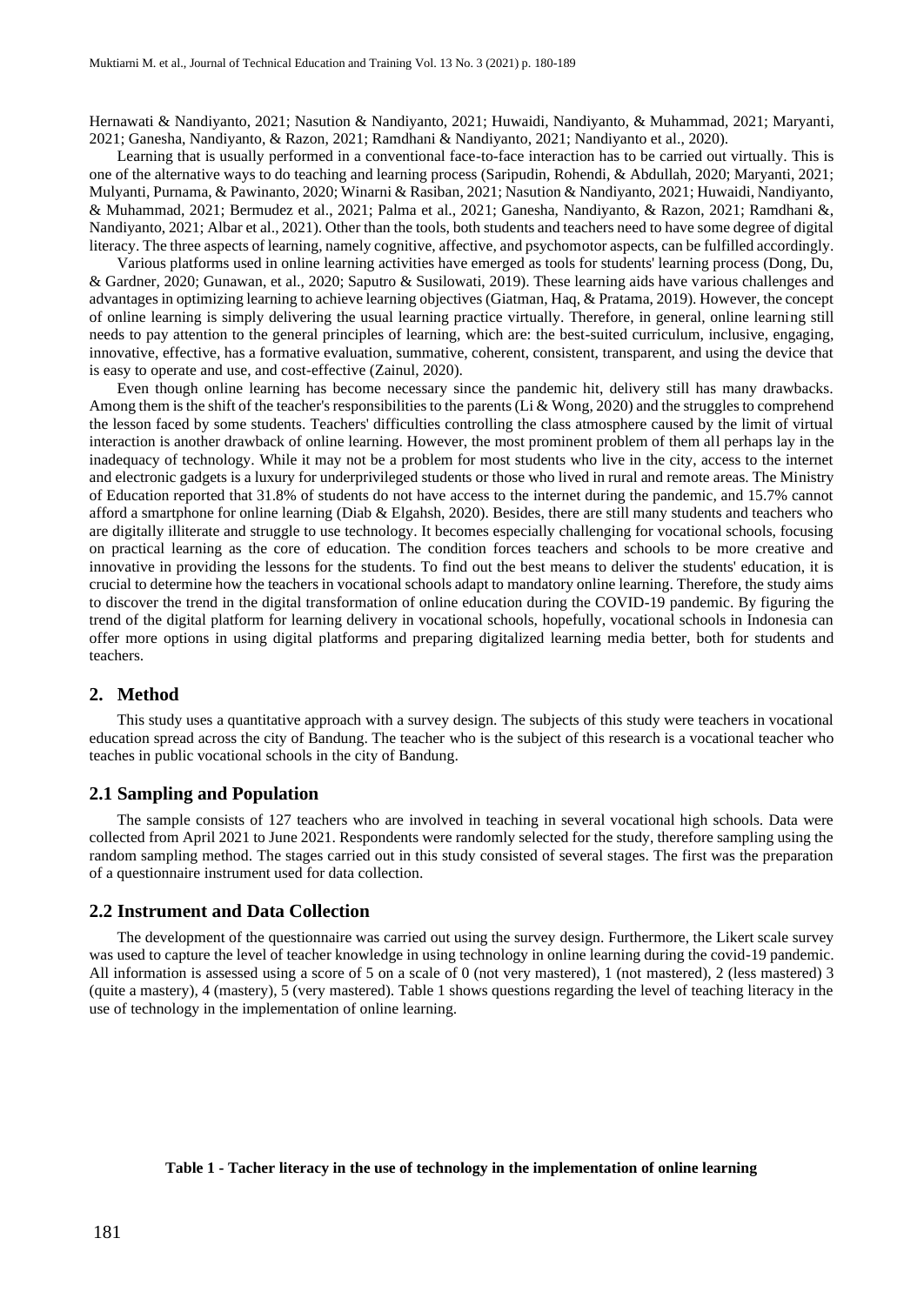| Code            | <b>Statement</b>                                                                                                                                                          | 1 | 2 | 3 | 4 | 5 |
|-----------------|---------------------------------------------------------------------------------------------------------------------------------------------------------------------------|---|---|---|---|---|
| LD1             | I can run the basic functions of Microsoft Office programs (MS<br>Word, MS Excel, and MS PowerPoint)                                                                      |   |   |   |   |   |
| LD <sub>2</sub> | I can use disbursement pages on the internet such as google and<br>yahoo to find sources of material and references for online<br>learning                                |   |   |   |   |   |
| LD3             | I can run the basic functions of Microsoft Office programs (MS<br>Word, MS Excel, and MS PowerPoint)                                                                      |   |   |   |   |   |
| LD4             | I can use disbursement pages on the internet such as google and<br>yahoo to find sources of material and references for online<br>learning                                |   |   |   |   |   |
| LD5             | I can use various platforms on the internet for virtual face-to-<br>face learning by using various applications such as zoom, google<br>meet, Webex, Microsoft team       |   |   |   |   |   |
| LD6             | I can make the task page given to students done online by<br>accessing the learning management system in the online<br>learning                                           |   |   |   |   |   |
| LD7             | I can access online learning media prepared for students related<br>to laboratory learning processes such as virtual laboratories,<br>remote laboratories, expert systems |   |   |   |   |   |

After collecting data on the level of knowledge and skills of teachers in integrating technology in the implementation of online learning, then we collect data on what teachers use during the implementation of online learning with several question items and using yes or no answer choices for the use of online learning digital platforms during the pandemic covid-19. In this study, the instrument was given to the teacher by asking several questions to find out the trend of digitization in the implementation of online learning during the covid-19 pandemic. The questions posed to the teacher regarding the use of technology during learning are divided into three major parts, namely the use of technology in the implementation of Synchronous Learning, during daily Learning, and the use of the Learning Management System. For each item found 4 questions, the questionnaire was designed and managed using a question form sent via WhatsApp and email. Table 2 shows 12 questions related to the use of technology in the implementation of online learning carried out during the covid-19 pandemic. Each question has a maximum score of 1. If the respondent answers 12 questions correctly, the maximum score obtained is 100. Correct answers are then calculated using:

$$
Score = \frac{score\,obtained\,by\,student}{3} \times 10 \tag{1}
$$

| Table 2 - Questionnaire digital transformation trends in vocational education for the post-covid-19 |
|-----------------------------------------------------------------------------------------------------|
|-----------------------------------------------------------------------------------------------------|

| Code            | Use of Technology in Learning                                                       | Yes | N <sub>0</sub> |
|-----------------|-------------------------------------------------------------------------------------|-----|----------------|
|                 | <b>Syhcnrnouse Learning</b>                                                         |     |                |
| PT <sub>1</sub> | I use the internet platform for virtual face-to-face learning using the zoom app    |     |                |
| PT <sub>2</sub> | I use the internet platform for virtual face-to-face learning using the Google      |     |                |
|                 | Meet application                                                                    |     |                |
| PT3             | I use the internet platform for virtual face-to-face learning using the Webex       |     |                |
|                 | application                                                                         |     |                |
| PT <sub>4</sub> | I use the internet platform for virtual face-to-face learning using the Microsoft   |     |                |
|                 | team application                                                                    |     |                |
|                 | <b>Asyhcnrnouse Learning</b>                                                        |     |                |
| PT5             | I use Video-Assisted Learning learning such as animated videos or video             |     |                |
|                 | tutorials to help the learning process, especially in delivering practical material |     |                |
| PT <sub>6</sub> | I use Gamification during the learning process to hone students' skills in          |     |                |
|                 | learning                                                                            |     |                |
| PT7             | I use the Virtual Laboratory as a means of practical learning when learning         |     |                |
|                 | online                                                                              |     |                |
| PT8             | I use the Remote Laboratory as a means of practical learning during online          |     |                |
|                 | learning                                                                            |     |                |
|                 | <b>Learning Management System</b>                                                   |     |                |
| PT9             | I use the Google classroom platform to facilitate online learning                   |     |                |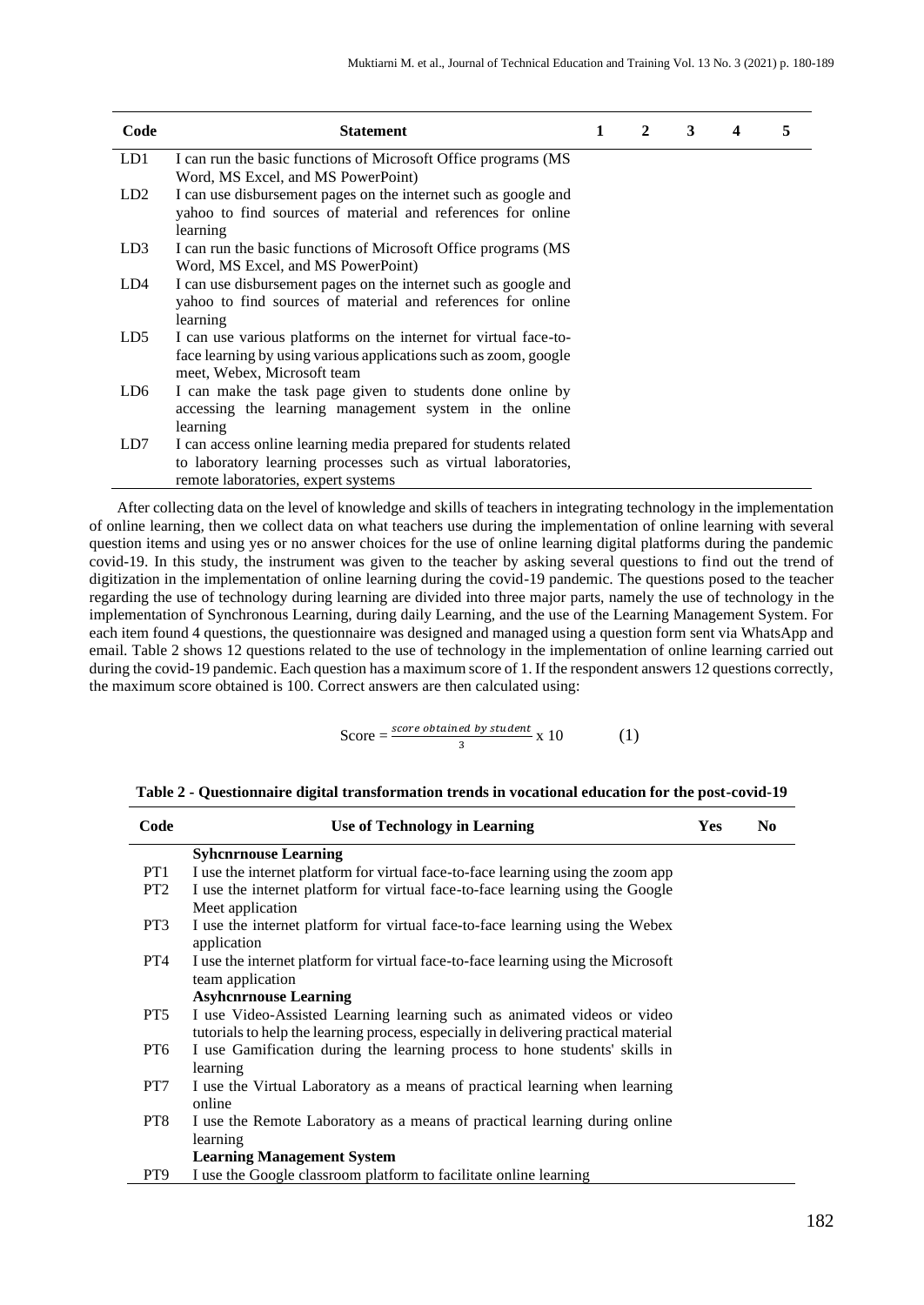| Code             | Use of Technology in Learning                              | Yes | No |
|------------------|------------------------------------------------------------|-----|----|
| PT <sub>10</sub> | I use the Edmodo platform to facilitate online learning    |     |    |
| PT <sub>11</sub> | I use the Moodle platform to facilitate online learning    |     |    |
| PT <sub>12</sub> | I use the Schoology platform to facilitate online learning |     |    |

## **2.3 Data Analysis**

There were a total of 127 respondents who filled out the questionnaire, but some of them were found to be incomplete, therefore the data analyzed were 110. Finally, the researcher collected data quantitatively from a questionnaire online using the Google Form (Creswell, 2012; Boone et al., 2012). The data obtained from the questionnaire was presented in tables (Table 1, Table 2) and diagrams (Figure 1, Figure 2) to determine the level of student readiness for online learning during the COVID-19 pandemic. The survey data were analyzed in a descriptive quantitative analysis by using Microsoft Excel 2013, which is tabulated and calculated as a percentage. Analysis of data in percentages is used to determine to see the trend in the use of digital transformation of online learning during the COVID-19 pandemic.

## **3. Results and Discussion**

## **3.1 Demographics**

This study uses an instrument to see the use of technology in online learning during the covid-19 pandemic. The teachers who were the subjects of the research came from several schools spread across the city of Bandung. The survey was collected from 127 teachers spread across several vocational education schools. Figures 1 and 2 show the data on the sex and age distribution of the respondents, of 127 teachers 42 were female (33,1%) and the remaining 85 were male (66,9%). Most of the 102 (80.3%) of the teachers were aged 20-35, and a small portion of 25 (19.7%) were aged 36-50 years.



**Fig. 1 - Gender distribution of respondents Fig. 2 - Age distribution of respondents**





The distribution of respondents is based on gender and age, then it is seen how the level of digital literacy of teachers in the implementation of online learning. Table 3 shows the literacy level of digital teachers, namely knowledge of courage learning platforms, ability to carry out basic Microsoft Office program functions (MS Word, MS Excel, and MS PowerPoint), ability to use discovery pages on the internet such as google and yahoo to find resources. materials and references as online learning, the ability to use various platforms on the internet for virtual face-to-face learning using various applications such as zoom, google meet, Webex, Microsoft team, the ability to create task pages given to students online by accessing the learning management system in online learning and the ability to access online learning media that provides students with related laboratory learning processes such as virtual laboratories, remote laboratories, expert systems. Digital literacy that teachers have in integrating technology during online learning.

Based on Table 3, more than half of the teachers as much as (90% )of teachers are very familiar with the basic functions of Microsoft Office programs (MS Word, MS Excel, and MS PowerPoint), all teachers (100%) are very good at using disbursement pages on the internet such as google and yahoo to find sources of material and reference as online learning, more than half of the teachers (89%) mastered using various platforms on the internet for virtual face-to-face learning using various applications such as zoom, google meet, Webex, Microsoft team, more than half of the teachers (86%) mastered in creating pages the tasks given to students are done online by accessing the learning management system in online learning and more than half of the teachers (65%) are quite proficient in accessing online learning media prepared for students related to the laboratory learning process such as virtual laboratories, remote laboratories, expert system. Technological literacy is the involvement of activities from start to finish and science to seek problem-solving and expand capabilities in the use, regulation, understanding, and assessment of innovations (OECD, 2018; Peña-López,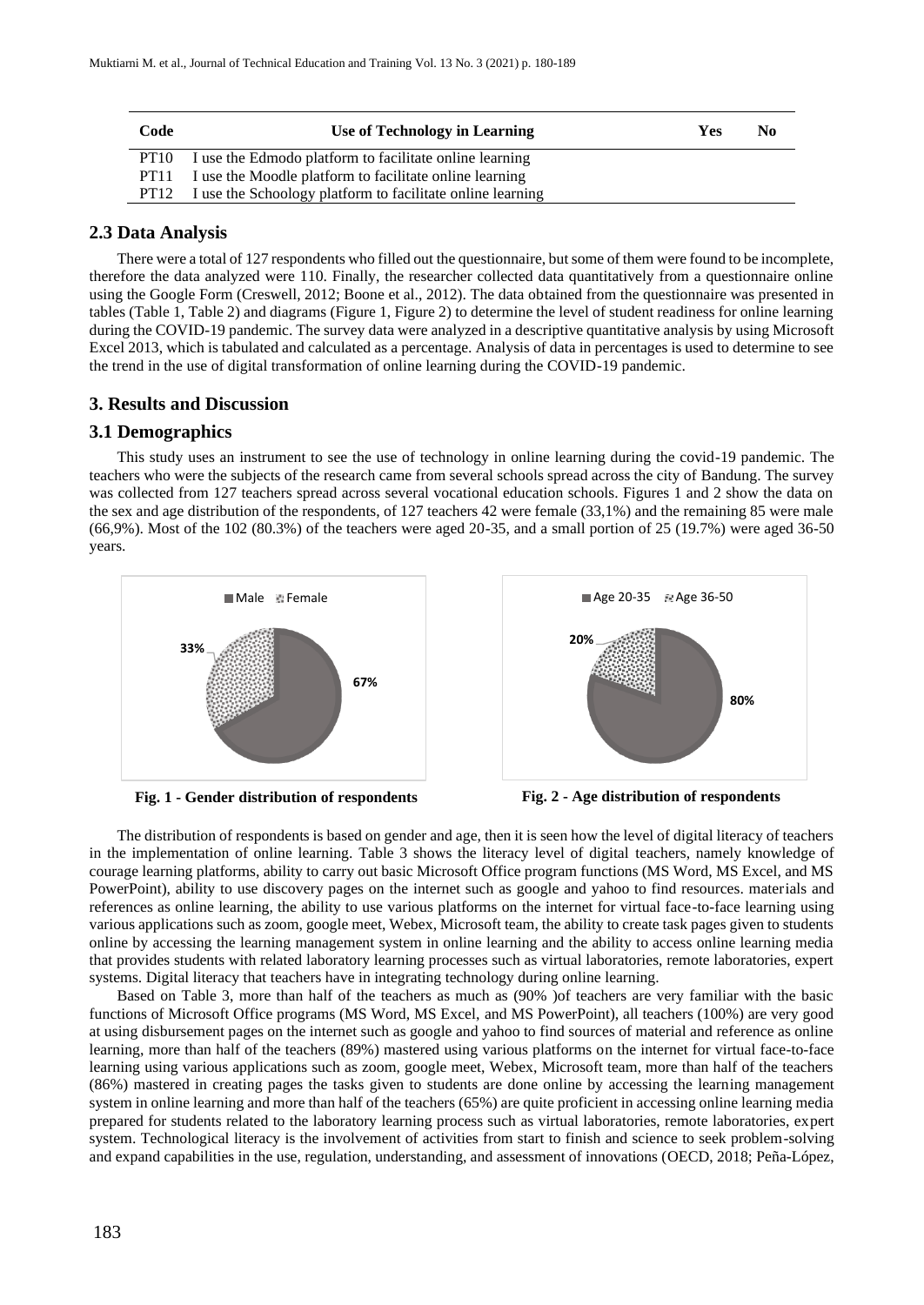2016). Digital learning can create learning that makes educators and students more creative, actively participate, diverse, and comprehensive. To achieve good digital learning, teachers must be able to prepare themselves (Coman, et al., 2020).

| Code            | <b>Statement</b>                                                                               | <b>Not</b><br><b>Mastered</b> | <b>Less</b><br><b>Mastered</b> | Quite<br><b>Mastery</b> | <b>Mastery</b> | <b>Very</b><br><b>Mastered</b> |
|-----------------|------------------------------------------------------------------------------------------------|-------------------------------|--------------------------------|-------------------------|----------------|--------------------------------|
| LD1             | I am able to run the basic functions of                                                        | $0\%$                         | $0\%$                          | $0\%$                   | 10%            | 90%                            |
|                 | Microsoft Office programs (MS Word, MS                                                         |                               |                                |                         |                |                                |
|                 | Excel, and MS Power Point)                                                                     |                               |                                |                         |                |                                |
| LD <sub>2</sub> | I can use disbursement pages on the internet                                                   | $0\%$                         | $0\%$                          | $0\%$                   | $0\%$          | 100\%                          |
|                 | such as google and yahoo to find sources of                                                    |                               |                                |                         |                |                                |
|                 | material and references for online learning                                                    |                               |                                |                         |                |                                |
| LD3             | I can use various platforms on the internet for                                                | $0\%$                         | $0\%$                          | 11%                     | 89%            | $0\%$                          |
|                 | virtual face-to-face learning by using various                                                 |                               |                                |                         |                |                                |
|                 | applications such as zoom, google meet,<br>Webex, Microsoft team                               |                               |                                |                         |                |                                |
| LD4             |                                                                                                | $0\%$                         | $0\%$                          | 14%                     | 86%            | 0%                             |
|                 | I can make the task page given to students done<br>online by accessing the learning management |                               |                                |                         |                |                                |
|                 | system in the online learning                                                                  |                               |                                |                         |                |                                |
| LD <sub>5</sub> | I can access online learning media prepared for                                                | $0\%$                         | 35%                            | 65%                     | $0\%$          | 0%                             |
|                 | laboratory<br>students<br>related to<br>learning                                               |                               |                                |                         |                |                                |
|                 | processes such as virtual laboratories, remote                                                 |                               |                                |                         |                |                                |
|                 | laboratories, expert systems                                                                   |                               |                                |                         |                |                                |

**Table 3 - Tacher literacy in the use of technology in the implementation of online learning**

### **3.2 Digital Transformation Trends in Vocational Education for the Post-Covid-19**

The COVID-19 pandemic has increased technology in education, and digitalization in learning has become a trend. Educational institutions from elementary school to university level are required to use technology and online learning. As digital transformation is an essential aspect of the online learning process, digitization significantly impacts distance education. Therefore, the adoption of technology in the learning process is a must for all educational institutions. In the new adaptation period, educational institutions must continue to ensure the continuity of learning according to the plan. The material can still be delivered to students, specifically providing necessary skills for students in vocational education.

However, as discussed before, there are still many problems with the delivery of online learning. It is important to provide some degree of flexibility and variation for the students. Therefore, the learning process is carried out by two modes, which are synchronous and asynchronous. Moreover, to overcome the problems in the use of technology and digitalization in learning, teachers must use various learning platforms to implement online learning. Teachers have to adjust in using platforms to meet the needs of the students and how to organize the learning activities in a semester. Table 4 shows the implementation of synchronous learning used during online learning during the COVID-19 pandemic.

| Code            | <b>Use of Technology in Learning</b>                                                                               | Yes |               | No  |       |
|-----------------|--------------------------------------------------------------------------------------------------------------------|-----|---------------|-----|-------|
|                 |                                                                                                                    | N   | $\frac{6}{9}$ | N   | $\%$  |
| PT <sub>1</sub> | I use the internet platform for virtual face-to-<br>face learning using the zoom app                               | 50  | 45%           | 60  | 55%   |
| PT <sub>2</sub> | I use the internet platform for virtual face-to-<br>face learning using the Google Meet application                | 90  | 82%           | 20  | 18%   |
| PT <sub>3</sub> | I use the internet platform for virtual face-to-<br>face learning using the webex application                      | 0   | $0\%$         | 110 | 100\% |
| PT <sub>4</sub> | I use the internet platform for virtual face-to-<br>using the Microsoft<br>learning<br>face<br>team<br>application |     | $0\%$         | 110 | 100%  |

**Table 4 - Use of technology in synchronous learning**

Based on Table 4, it is clear that google meet is the most popular video conferencing platform used in vocational schools as 82% of the population use it. Zoom meeting is the second most popular platform, with 45% of respondents. It also shows that 27% of the respondents alternate using both google meet and zoom meeting. On the other hand, there are no respondents who use Microsoft Team and Webex. Among the four video conferencing platforms, it makes sense why google meet becomes the most popular. Compared to the other three, google meet provides a free service without any time limit. It is also easier to use as there is no need to sign up for a separate account other than google, as many students and teachers in Indonesia are already familiar with the platform. While other platforms also provide a free service, some constraints are identified, such as the time limit, the users' unfamiliarity with the interface, and some features that are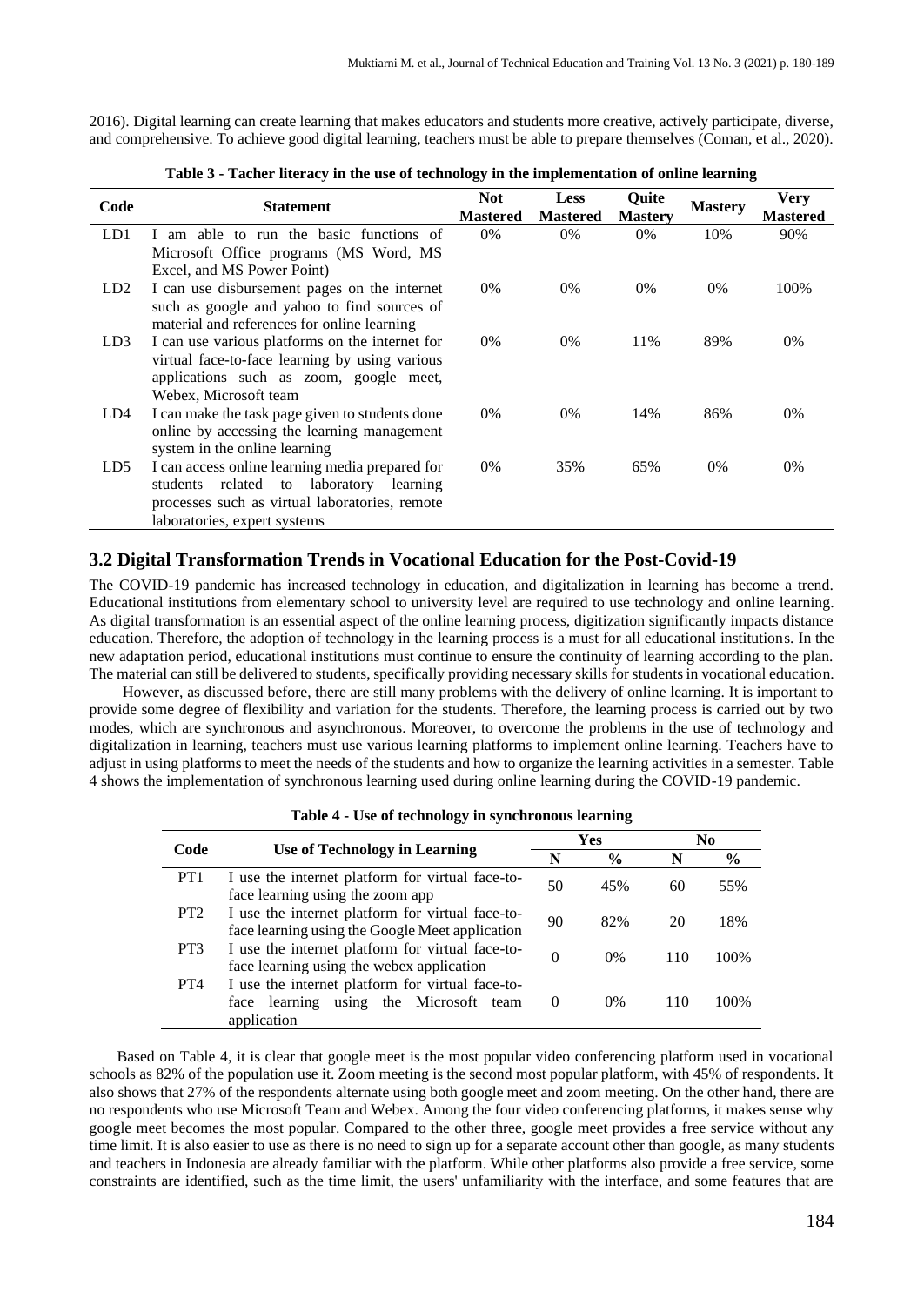only available for premium paid accounts. However, zoom meeting is still widely used despite having paid membership option and time limit for a free account. It is because zoom meeting is known to be more user-friendly and can hold a large audience than its competitors (Rashid, Salih, & Budur, 2020)).

The use of video conferencing tools in synchronous learning is crucial as it still needs to maintain the interaction that normally occurred in class. Although virtually, teachers and students can meet face-to-face simultaneously, as in the classroom, to carry out learning. The synchronous model makes students comfortable because students can get material directly from the teacher, despite having the disadvantage of making the students disinterested if carried out for too long. The systematic learning model will be effective if used as support for students when students do not understand the learning material (Perveen, 2016). Students can directly ask questions when they do not understand the learning material. The implementation of the cycle will be very effective if it is carried out accordingly in a proportionate manner. The implementation of the cycle can motivate students with notes carried out according to needs (Martin & A. Parker, 2014). Teachers must understand the characteristics and needs of students during the implementation of online learning, and teachers must be able to design virtual classes according to the content of the material to be delivered to students (Hyder et al., 2017). The implementation of online learning must be planned so that the teacher can choose which ones will be carried out in synchronous mod and which materials will be delivered in asynchronous mode. However, as non-stop video conferences can be monotonous and exhausting, online learning can also use Asynchronous mode to make a dynamic online learning delivery. Several means of asynchronous learning mode can be seen in Table 5.

| Code            | Use of Technology in Learning                                                                                                                                        |     | <b>Yes</b> | No. |        |  |
|-----------------|----------------------------------------------------------------------------------------------------------------------------------------------------------------------|-----|------------|-----|--------|--|
|                 |                                                                                                                                                                      | N   | $\%$       | N   | $\%$   |  |
| PT <sub>5</sub> | I use Video-Assisted Learning learning such as<br>animated videos or video tutorials to help the<br>learning process, especially in delivering<br>practical material | 105 | 95.45%     | 10  | 9.09%  |  |
| PT <sub>6</sub> | I use Gamification during the learning process<br>to hone students' skills in learning                                                                               | 98  | 89.09%     | 12  | 10.91% |  |
| PT7             | I use the Virtual Laboratory as a means of<br>practical learning when learning online                                                                                | 10  | 9.09%      | 100 | 90.91% |  |
| PT <sub>8</sub> | I use the Remote Laboratory as a means of<br>practical learning during online learning                                                                               | 5   | 4.55%      | 105 | 95.45% |  |

Table 5 shows that in asynchronous mode, most teachers (94.45%) use video-assisted learning to deliver material to students. The overwhelming popularity of asynchronous learning might be contributed by the teachers' familiarity with using videos in the learning process. Several years before the pandemic, the use of learning videos was well known. They could be a stimulus to students to understand better the content of the material, especially for practical material in vocational education (Warju et al., 2020). Using video is becoming increasingly booming when online learning is implemented, where students learn through computer screens. Video-assisted learning also gives flexibility for the students to revisit the lesson in their free time as there is no time bound to watch them. In a situation where internet access is not always available, it can be a good alternative. The variations of video learning used in the learning process can be broad and include video tutorials, animation ideas, motion graphics, etc. These learning videos are beneficial for enriching lessons and making complex content easy to understand. Therefore, it can improve student learning outcomes and reduce teachers' workload (Orús et al., 2016).

Moreover, other than familiarity, videos are relatively easy and affordable to make and requires minimum effort and preparation. In addition to the use of videos in teaching, teachers also use games to attract students' interest and motivation in online learning. Surprisingly, 89.09% of teachers choose gamification in delivering learning materials. The use of games in the learning process can change the learning process to be more fun and interesting, gamification is one of the educational technology trends that is very suitable for use in online learning (Cózar-Gutiérrez & Sáez-López, 2016). Students will be actively involved in playing games designed specifically by the teacher during the learning process. Games can create a more relaxed learning environment for students. The adoption of gamification has been widely used in the learning environment. It has a positive impact on the student learning process (Licorish et al., 2018). Like videoassisted learning, the game in learning is also relatively easy to make as many platforms provide interactive games for education for free. With minimum effort and preparation, both video-assisted learning and gamification offer students fun learning activities and flexibility of access.

On the other hand, remote laboratory and virtual laboratory use are still very minimum, which can be seen from the percentage (4.55% and 0.09%, respectively). The use of remote and virtual laboratories greatly facilitates student understanding in the implementation of learning, especially in practical learning (Monzo et al., 2021; Corter et al., 2011). However, it is still rare to integrate because the design requires a large amount of money. Besides, as online learning occurs because of the sudden Covid-19, preparations for developing learning tools have not been maximized. It should be acknowledged that the target schools for this study already have remote laboratory and virtual laboratory facilities,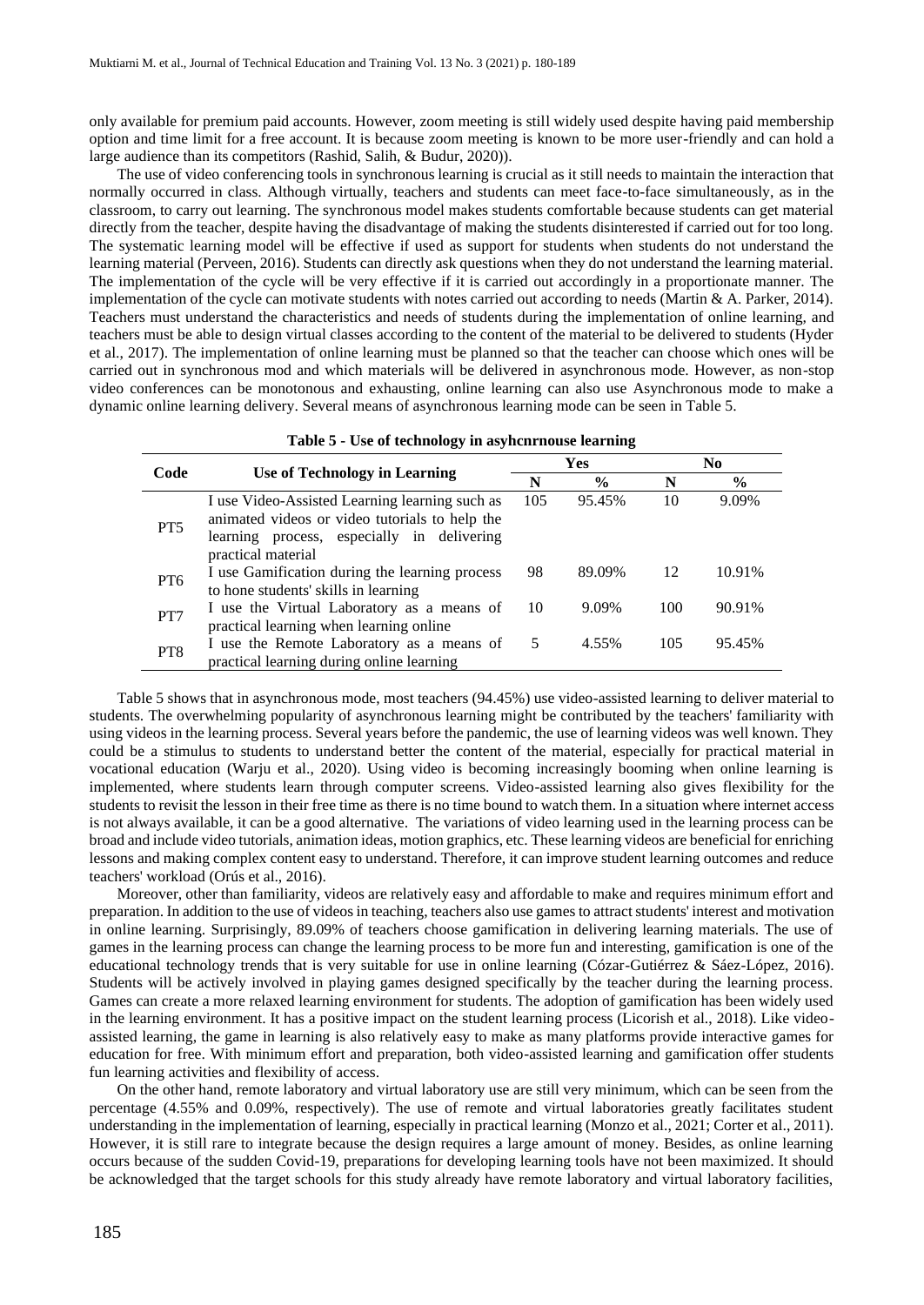which makes it possible for them to have those options. In many other vocational schools, these options may not be available at all. The fund and preparation needed to deliver a lesson using virtual and remote laboratories are one of the reasons why both methods are not popular among vocational teachers. It is also interesting to note that 88.18% of the respondents use more than one media in delivering the lesson. It shows that most vocational teachers in Indonesia in asynchronous learning prefer variation in their teaching delivery.

The implementation of online learning requires optimal preparation. Teachers must be able to design learning as attractive as possible so that students will not feel bored (Mohamad & Masek, 2021; Ahmad, 2021). Therefore adequate facilities are needed for the implementation of online learning. One of these facilities is the learning management system (LMS). Table 6 shows the use of LMS among vocational teachers.

| Code             | Use of Technology in Learning                                        |          | Yes           | No       |               |  |
|------------------|----------------------------------------------------------------------|----------|---------------|----------|---------------|--|
|                  |                                                                      | N        | $\frac{0}{0}$ | N        | $\frac{6}{6}$ |  |
| PT <sub>9</sub>  | I use the google classroom platform to facilitate<br>online learning | 110      | 100\%         | $\theta$ | $0\%$         |  |
| PT <sub>10</sub> | I use the Edmodo platform to facilitate online<br>learning           | 50       | 45.45%        | 60       | 54.55%        |  |
| <b>PT11</b>      | I use the Moodle platform to facilitate online<br>learning           | 20       | 18.18%        | 90       | 81.82%        |  |
| <b>PT12</b>      | I use the Schoology platform to facilitate online<br>learning        | $\Omega$ | $0.00\%$      | 110      | 100.00%       |  |

Based on Table 6, all respondents (100%) chose to use Google Classroom to implement online learning, while less than half of the respondents (45.45%) decided to use Edmodo. Only a small proportion of respondents (18.18%) choose to use Moodle for their LMS, and the teachers do not use Schoology. It also means that 63.63% of teachers use more than one LMS platform to manage the class and the lesson. As other platforms discussed before, google classroom as a free LMS provider is used by all respondents. It becomes the preferred option because most teachers and students are familiar with google; therefore, they do not have to adapt significantly to the interface of Google Classroom.

On the other hand, Edmodo and Moodle become the next popular LMS option (45.50%and 18.18% respectively) as they are also free to use. However, Google Classroom offers a friendlier user experience and integration with other Google services such as google drive, google docs and google spreadsheet. However, Schoology is not yet become a considered option for vocational teachers in Indonesia. Therefore, while also provide a free LMS platform, the schools/users still need to pay to use more advanced features of the platform.

The use of a learning management system in learning becomes a demand when learning is carried out online. This is done to monitor all student learning activities and activities (Yueh & Hsu, 2008). With the emergence of various learning management systems that support technology-based learning, the Learning Management System is expected to make students more independent, creative and facilitate learning that can be done anywhere and anytime (Lasmanawati et al., 2021). LMS has the scope of administration, delivery of materials, assessment, monitoring, and communication. In addition, pedagogic and professional competency materials made with multimedia packaging (text, animation, video, sound) in the LMS will accelerate (accelerate) the mastery of science and technology (Abdulrahaman et al., 2020). The range of the online learning process from preparation, implementation to the evaluation process is designed as much as possible so that the online learning process can be exciting and student learning outcomes can be achieved optimally.

In general, teachers have mastered technology in the implementation of online learning, several factors that influence the success of the implementation of online learning, ranging from the age factor, infrastructure, and gender. Some research results have offset gender preferences in online learning, which may cause no significant gender differences to be revealed in online learning outcomes (Mulyahati & Rasiban, 2021; Ibrahim et al., 2020). Findings regarding gender differences in online learning outcomes tend to be inconsistent and even paradoxical. In mastering technology, women are shown to be more persistent and engaged than men, while men tend to have more stable positive attitudes towards online learning (Andrieu, et al., 2019). While women have stronger self-regulation than men in the context of online learning (Alghamdi et al., 2020).

#### **4. Conclusion**

Online learning is unavoidable for all schools globally, and vocational schools in Indonesia are no exception to that condition. The teachers and schools need to be creative to solve the problems that come with online learning. The study shows how much the teachers and students have used technology and various digital platforms to adapt to the situation and overcome shortcomings. As many students do not have equal access to the internet and technological tools and avoid delivering ineffective and monotonous lessons, teachers must alternate between using synchronous and asynchronous modes in teaching. In synchronous learning, vocational teachers in Indonesia mostly prefer to use Google Classroom, while video-assisted learning is the most popular medium to deliver the lesson in asynchronous mode. On the other hand,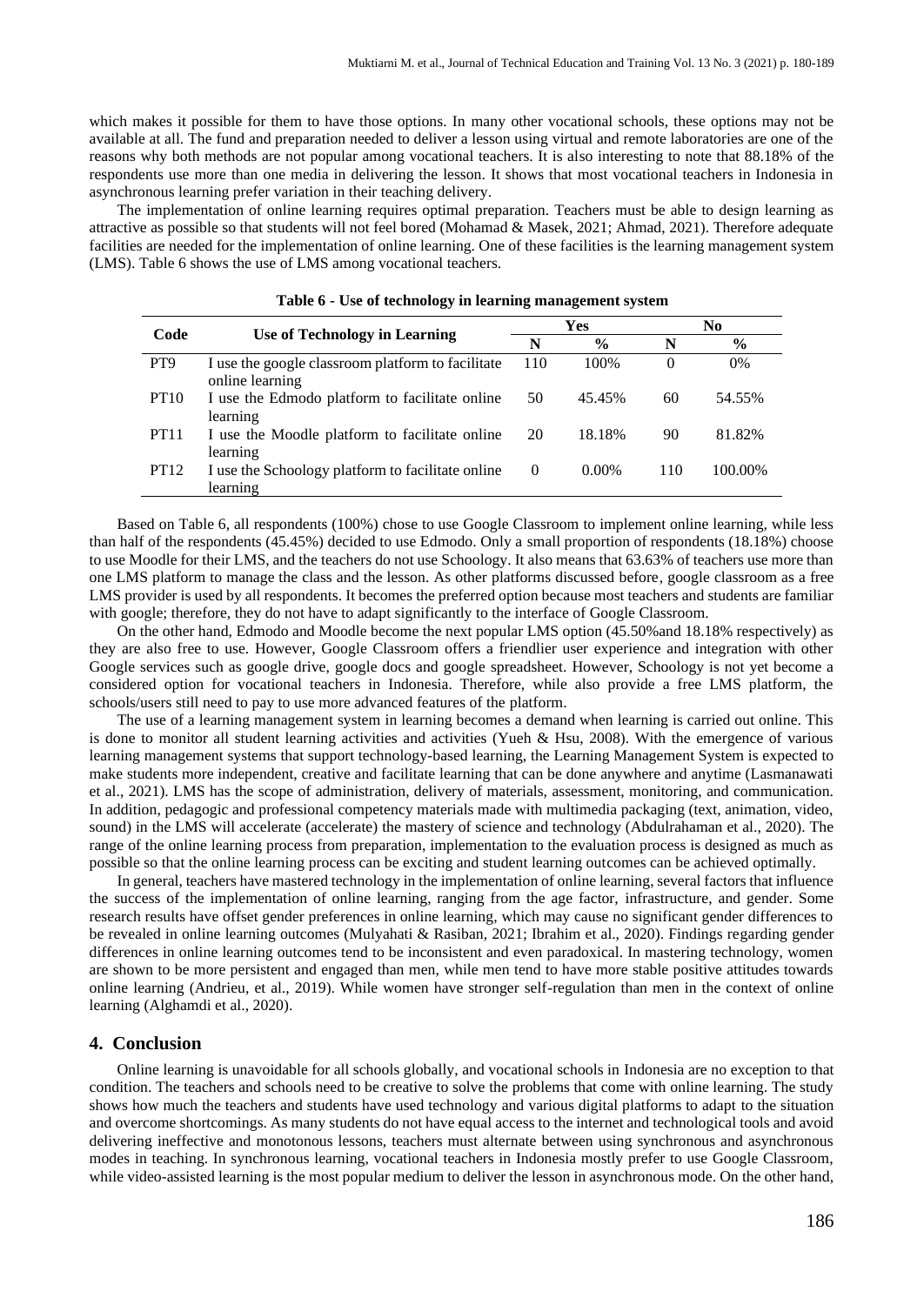all teachers use google classroom to manage their classes and lessons. Most of the teachers also use more than one digital platform in delivering the class. It shows that vocational teachers in Indonesia need variations and flexibility to teach their classes virtually. Interestingly, the prevalent use of digital platforms in synchronous, asynchronous mode and the learning management system shows similar results. While other options may offer advanced and arguably more sophisticated features, vocational teachers in Indonesia gravitates more towards platforms that are free, easy to use, engaging, and requires little effort and preparation to operate. To open the opportunity for teachers and students to explore a wide range of digital platforms, those platforms should first offer some degree of familiarity and easy access to all users. In more advanced learning, such as virtual and remote laboratories, the schools should be prepared in terms of the physical facilities and the digital literacy for the teachers to operate and use the platforms. However, further study is required to provide more detailed information about the cause of the digital platform use among vocational teachers.

#### **Acknowledgement**

Special thanks to all personals and individuals who involve in this research.

#### **References**

Abdulrahaman, M. D., Faruk, N., Oloyede, A. A., Surajudeen-Bakinde, N. T., Olawoyin, L. A., Mejabi, O. V., and Azeez, A. L. (2020). Multimedia tools in the teaching and learning processes: A systematic review. *Heliyon*, *6*(11), e05312

Adnan, M., and Anwar, K. (2020). Online learning amid the covid-19 pandemic: Students' perspectives. *Online Submission*, *2*(1), 45–51

Ahmad, C. V. (2021). College students' perspective towards lecturers' work ethics. *Indonesian Journal of Educational Research and Technology*, *1*(1), 27-30

Albar, C.N., Widiansyah, M.G., Mubarok, S., Aziz, M.A., and Maulana, H. (2021). Application of augmented reality technology with the fuzzy logic method as an online physical education lecture method in the new normal era, *Indonesian Journal of Multidisciplinary Research*, *1*(1), 35-40

Alghamdi, A., Karpinski, A. C., Lepp, A., & Barkley, J. (2020). Online and face-to-face classroom multitasking and academic performance: Moderated mediation with self-efficacy for self-regulated learning and gender. Computers in Human Behavior, 102, 214-222

Andrieu, E., Borgonovi, F., & Liebender, A. S. (2019). The role of education and skills in bridging the digital gender divide: evidence from APEC economies

Asarta, C. J., and Schmidt, J. R. (2020). The effects of online and blended experience on outcomes in a blended learning environment. *The Internet and Higher Education*, *44*, 100708

Bermudez, T. C., Alcaide, A. M., Barcelona, A. M., Peralta, E., and Malaco, A. (2021). Online class: Its implication towards academic skills development. *Indonesian Journal of Educational Research and Technology*, *1*(2), 61-66

Boone, H. N., and Boone, D. A. (2012). Analyzing Likert data. *Journal of Extension*, *50*(2), 1-5

Corter, J. E., Esche, S. K., Chassapis, C., Ma, J., and Nickerson, J. V. (2011). Process and learning outcomes from remotely-operated, simulated, and hands-on student laboratories. *Computers and Education*, *57*(3), 2054-2067

Cózar-Gutiérrez, R., and Sáez-López, J. M. (2016). Game-based learning and gamification in initial teacher training in the social sciences: an experiment with MinecraftEdu. *International Journal of Educational Technology in Higher Education*, *13*(1), 1-11

Demuyakor, J. (2020). Coronavirus (COVID-19) and online learning in higher institutions of education: A survey of the perceptions of Ghanaian international students in China. *Online Journal of Communication and Media Technologies*, *10*(3), e202018

Diab, G. M. A. E. H., and Elgahsh, N. F. (2020). E-learning during COVID-19 pandemic: Obstacles faced nursing students and its effect on their attitudes while applying it. *American Journal of Nursing*, *9*(4), 300-314

Dong, E., Du, H., and Gardner, L. (2020). An interactive web-based dashboard to track COVID-19 in real-time. *The Lancet Infectious Diseases*, *20*(5), 533–534

Ganesha, P., Nandiyanto, A.B.D., and Razon, B.C. (2021). Application of online learning during the Covid-19 pandemic through zoom meeting at karya mekar elementary school. *Indonesian Journal of Teaching in Science*, *1*(1), 1-8

Giatman, M., Haq, S., and Pratama, YF (2019). Effectivity of online learning teaching materials model on innovation course of vocational and technology education. *Journal of Physics: Conference Series*, *1387*(1), 012131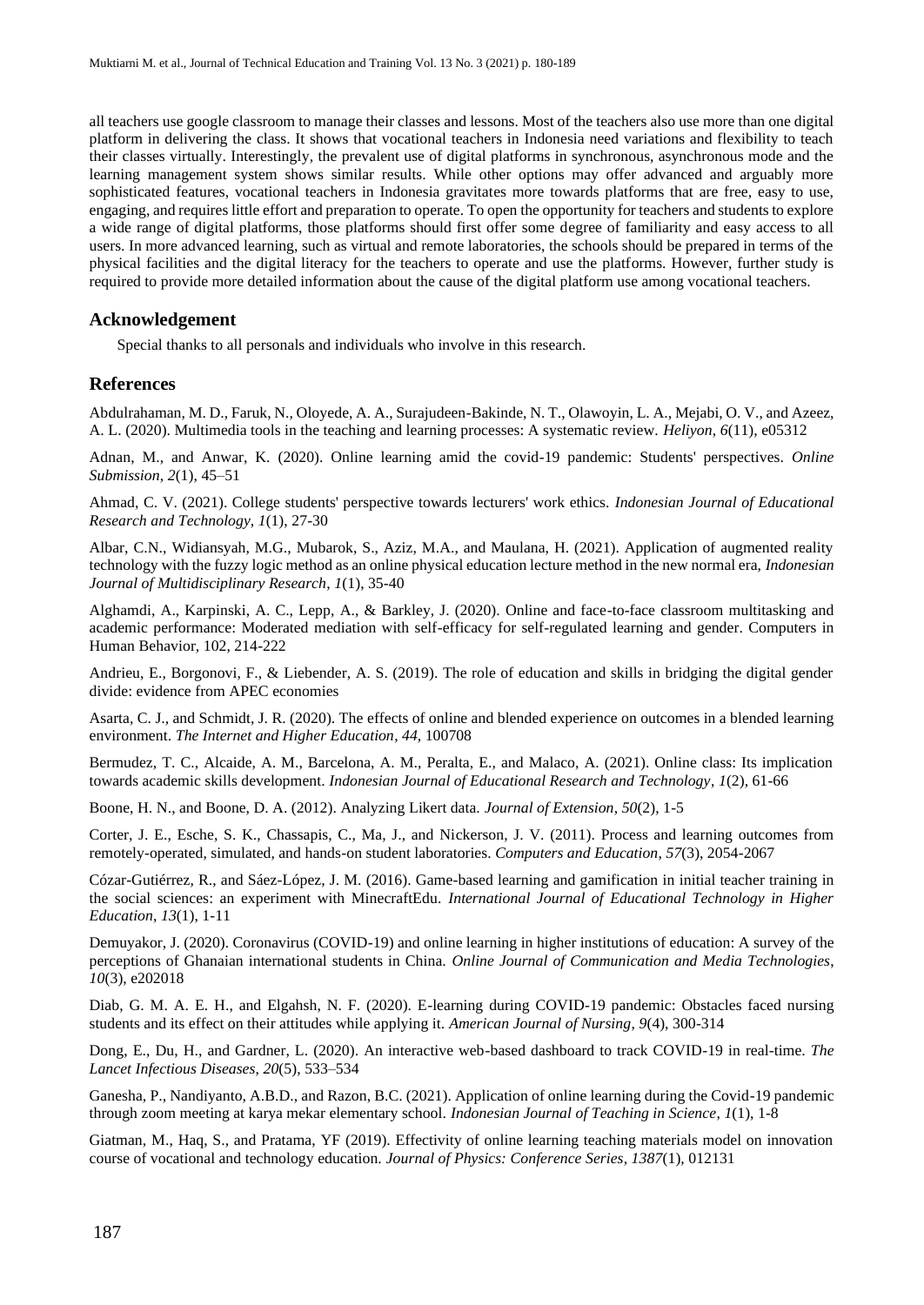Gunawan, G., Suranti, N. M. Y., and Fathoroni, F. (2020). Variations of models and learning platforms for prospective teachers during the COVID-19 Pandemic period. *Indonesian Journal of Teacher Education*, *1*(2), 61–70

Hashim, S., Masek, A., Abdullah, N. S., Paimin, A. N., and Muda, W. H. N. W. (2020). Students' intention to share information via social media: A case study of COVID-19 pandemic. *Indonesian Journal of Science and Technology*, *5*(2), 236-245

Hernawati, D., and Nandiyanto, A. B. D. (2021). The use of learning videos in order to increase student motivation and learning outcomes during the COVID-19 Pandemic. *ASEAN Journal of Science and Engineering Education*, *1*(2), 77-80

Huwaidi, F., Nandiyanto, A. B. D., and Muhammad, N. (2021). The urgency of online learning media during the Covid-19 pandemic at the vocational school in Indonesia. *Indonesian Journal of Educational Research and Technology*, *1*(2), 35-40

Ibrahim, B. B., Mohamad, N. H. B., Aziz, A. B. A., Kadir, M. B., & Hamid, Z. B. A. (2020). A Look at Grit: A Study towards Malaysian Technical Instructors Performance Retention. *International Journal of Psychosocial Rehabilitation*, *24*(1)

Lasmanawati, E., Muktiarni, M., and Maosul, A. (2021). Analysis of Learning Management System in vocational education. *IOP Conference Series: Materials Science and Engineering*, *1098*(2), 022089

Li, J., Wong, S. C., Yang, X., and Bell, A. (2020). Using feedback to promote student participation in online learning programs: Evidence from a quasi-experimental study. *Educational Technology Research and Development*, *68*(1), 485– 510

Licorish, S. A., Owen, H. E., Daniel, B., and George, J. L., (2018). Students' perception of Kahoot! 's influence on teaching and learning. *Research and Practice in Technology Enhanced Learning*, *13*(1), 1-23

Maryanti, R. (2021). Assessment of mathematical abilities of students with intellectual disabilities during the COVID-19 pandemic. *Indonesian Journal of Community and Special Needs Education*. *1*(2), 47-52

Mohamad, N., and Masek, A. (2021). Modes of facilitator skills for group learning among design and technology teachers in secondary schools. *Indonesian Journal of Teaching in Science*, *1*(1), 17-20

Monzo, C., Cobo, G., Morán, J. A., Santamaría, E., and García-Solórzano, D. (2021). Remote Laboratory for online engineering education: The RLAB-UOC-FPGA case study. *Electronics*, 10(9), 1072

Muktiarni, M., Widiaty, I., Abdullah, A. G., Ana, A., and Yulia, C. (2019). Digitalization trend in education during industry 4.0. *Journal of Physics: Conference Series*, *1402*(7), 077070

Mulyanti, B., Purnama, W., and Pawinanto, R. E. (2020). Distance learning in vocational high schools during the covid-19 pandemic in West Java province, Indonesia. *Indonesian Journal of Science and Technology*, *5*(2), 271-282

Nandiyanto, A. B. D., Raziqi, G. Y., Dallyono, R., and Sumardi, K. (2020). Experimental demonstration for enhancing vocational students' comprehension on heat transfer through conduction and radiation of light bulb. *Journal of Technical Education and Training*, *12*(3), 189-195

Nasution, A. R., and Nandiyanto, A. B. D. (2021). Utilization of the google meet and quiziz applications in the assistance and strengthening process of online learning during the COVID-19 pandemic. *Indonesian Journal of Educational Research and Technology*, *1*(1), 31-34

Orús, C., Barlés, M. J., Belanche, D., Casaló, L., Fraj, E., and Gurrea, R. (2016). The effects of learner-generated videos for YouTube on learning outcomes and satisfaction. *Computers and Education*, *95*, 254-269

Palma, M. C., Escucha, T. N. V., Distor, Z. B., Tuyao, B. V., Malaco, and A., Estrella, J. (2021). Parental academic support in online and modular learners amidst pandemic: A comparative study. *Indonesian Journal of Community and Special Needs Education*. *1*(1), 31-36

Peña-López, I. (2016). Innovating Education and Educating for Innovation. The Power of Digital Technologies and Skills

Ramdhani, T., Nandiyanto, A.B.D. (2021). The use of Whatsapp social media as reinforcement online learning during the COVID-19 pandemic, *Indonesian Journal of Multidisciplinary Research*, *1*(1), 107-112

Rashid, C. A., Salih, H. A., and Budur, T. (2020). The role of online teaching tools on the perception of the students during the lockdown of Covid-19. *International Journal of Social Sciences and Educational Studies*, 7(3), 178

Sangsawang, T. (2020). An instructional design for online learning in vocational education according to a self-regulated learning framework for problem solving during the CoViD-19 crisis. *Indonesian Journal of Science and Technology*, *5*(2), 283-198